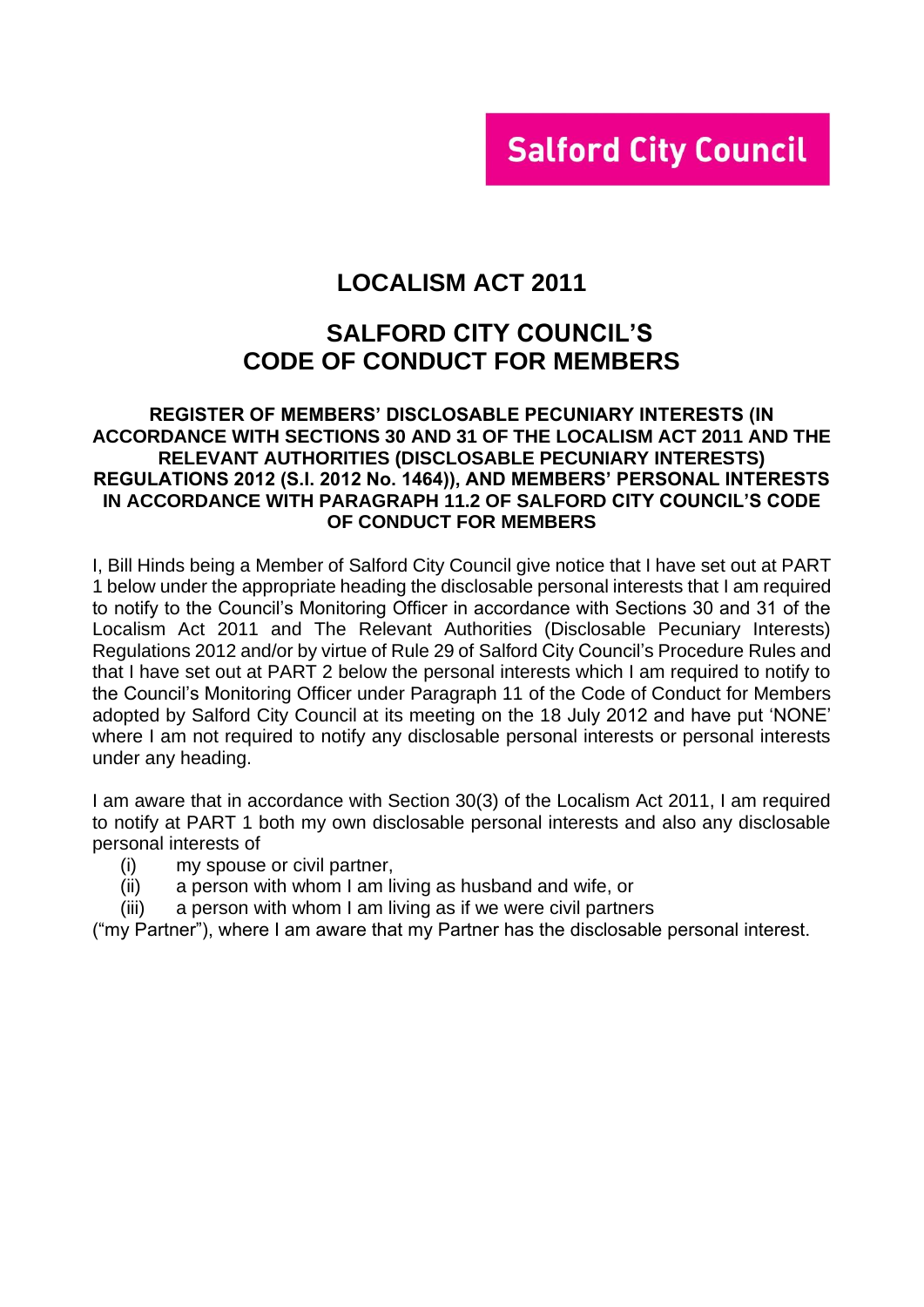# **PART 1**

# **DISCLOSABLE PECUNIARY INTERESTS**

#### **1. ANY EMPLOYMENT, OFFICE, TRADE, PROFESSION OR VOCATION CARRIED ON FOR PROFIT OR GAIN.**

| <b>Member</b> | <b>Partner</b> |
|---------------|----------------|
| <b>None</b>   | <b>None</b>    |

*NB: You need to include details of any employment or business in which you or your Partner are engaged. Employees should give the name of their employer. You should give the name of any company of which you or your Partner are a partner or remunerated director. Where you or your Partner hold an office, give the name of the person of the body which appointed you or your Partner (in the case of a teacher in a maintained school – the local education authority; in the case of an aided school – the school's governing body)*

#### **2. SPONSORSHIP**

#### **None**

*NB You must* declare *any payment or provision of any other financial benefit (other than from Salford City Council) made or provided to you in respect of any expenses incurred by you in carrying out your duties as a councillor, or towards your election expenses, within the period of 12 months ending with the day on which you give your notification to the Council's Monitoring Officer for the purposes of Section 30(1) of the Localism Act 2011 and/or by virtue of Rule 29 of Salford City Council's Procedure Rules. This includes any payment or financial benefit from a trade union within the meaning of the Trade Union and Labour Relations (Consolidation) Act 1992.* 

### **3. CONTRACTS WITH THE COUNCIL**

| <b>Member</b> | Partner     |
|---------------|-------------|
| <b>None</b>   | <b>None</b> |

*NB You should describe all contracts of which you are aware, which are made between the Council and* 

*(i) either yourself or your Partner or*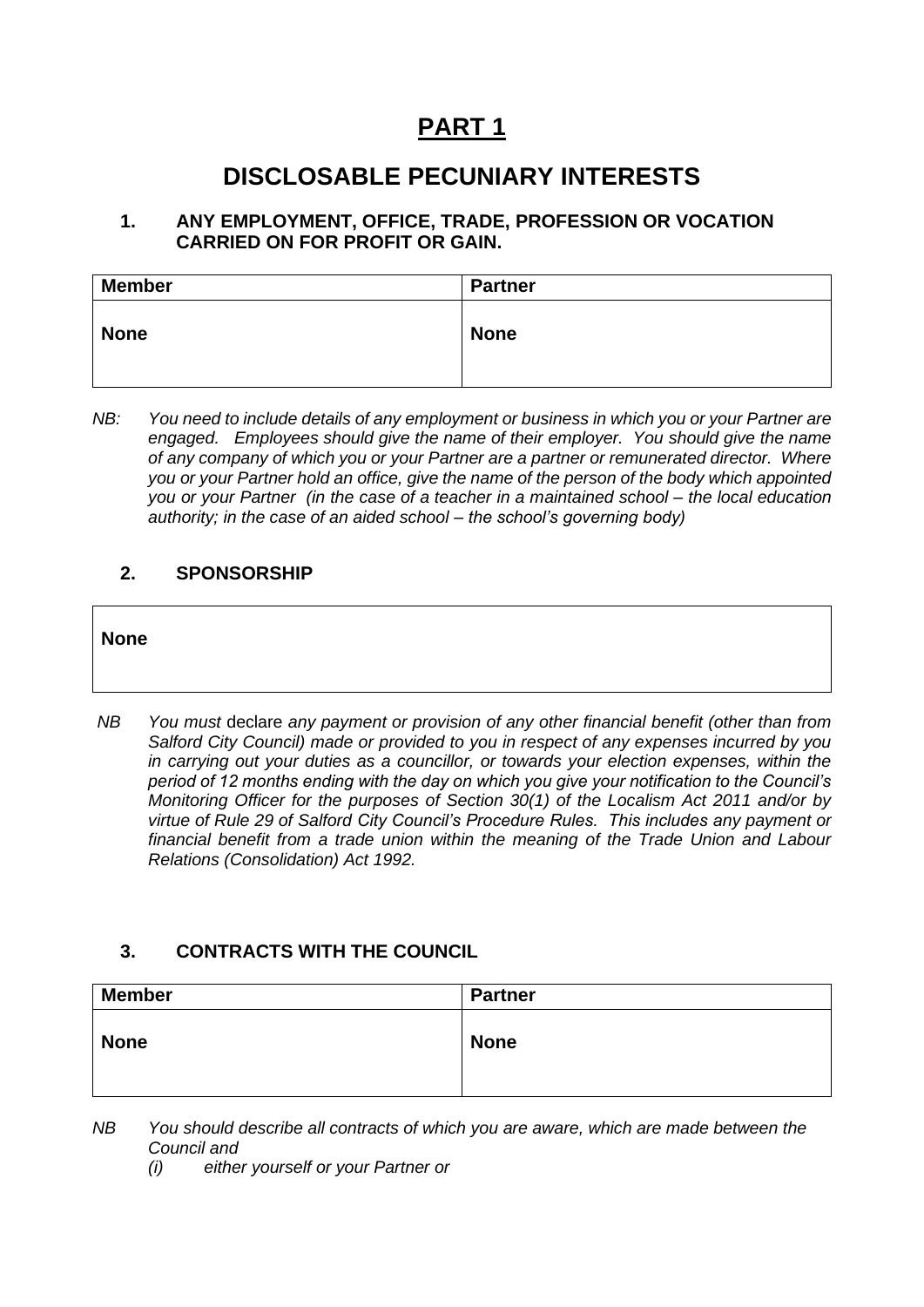*(ii) a body in which you or your Partner have a beneficial interest (being a firm in which you or your Partner is a partner, or a body corporate of which you or your Partner is a director, or in the securities of which you or your partner have a beneficial interest),* 

*which are not fully discharged and which are contracts under which goods or services are to be provided or works are to be executed.*

*Please note that the reference to "securities" means "shares, debentures, debenture stock, loan stock, bonds, units of a collective investment scheme within the meaning of the Financial Services and Markets Act 2000 and other securities of any description, other than money deposited with a building society.*

### **4. LAND IN THE AREA OF THE CITY COUNCIL**

| <b>Member</b>     | <b>Partner</b>           |
|-------------------|--------------------------|
| 10 Chelford Drive | <b>10 Chelford Drive</b> |
| <b>Swinton</b>    | <b>Swinton</b>           |
| <b>M27 9HJ</b>    | <b>M27 9HJ</b>           |

*You should include any land (including houses, buildings or parts of buildings and any interests as mortgagee) within the City's boundaries in which you or your Partner, either alone or jointly, have a proprietary interest for your or your Partner's benefit. You should give the address or brief description to identify it. If you live in Salford you should include your home under this heading either as owner, lessee or tenant. You should also include any property from which you or your Partner receive rent, or of which you or your Partner are the mortgagee.*

### **5. LICENCES TO OCCUPY LAND**

| <b>Member</b> | Partner     |
|---------------|-------------|
| <b>None</b>   | <b>None</b> |

*NB You should include any land (including buildings or parts of buildings) within the city's boundaries which you or your Partner have a right to occupy for 28 days or longer (either alone or jointly with others). You should give the address or a brief description to identify it.*

### **6. CORPORATE TENANCIES**

| <b>Member</b> | <b>Partner</b> |
|---------------|----------------|
| <b>None</b>   | <b>None</b>    |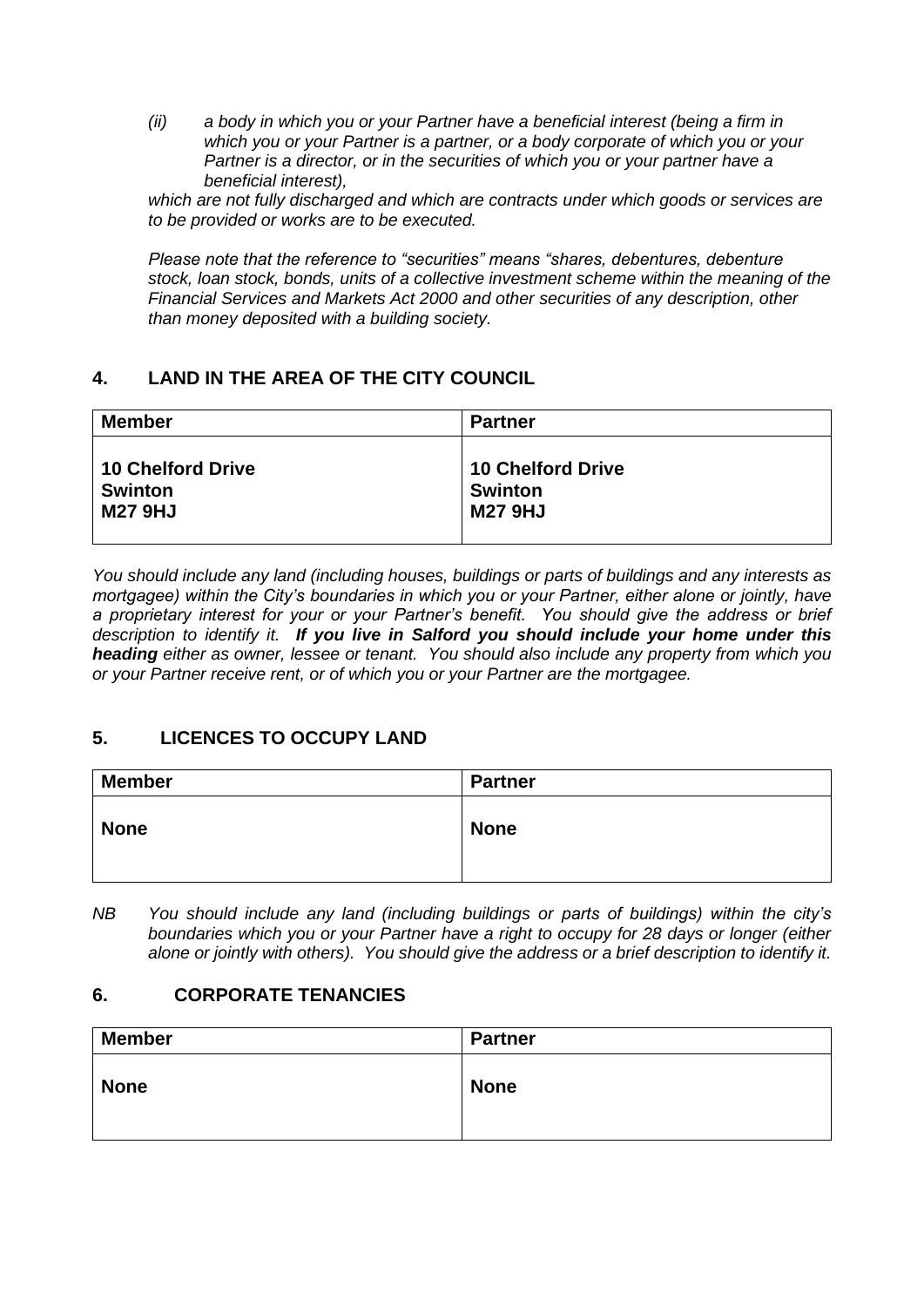*[NB You should list here any tenancies of properties of which you are aware, where the landlord is the City Council and the tenant is a body in which you or your Partner have a beneficial interest (being a firm in which you or your Partner is a partner, or a body corporate of which you or your Partner is a director, or in the securities of which you or your partner have a beneficial interest).* 

*Please note that the reference to "securities" means "shares, debentures, debenture stock, loan stock, bonds, units of a collective investment scheme within the meaning of the Financial Services and Markets Act 2000 and other securities of any description, other than money deposited with a building society.*

### **7. SECURITIES**

| <b>Member</b> | <b>Partner</b> |
|---------------|----------------|
| <b>None</b>   | <b>None</b>    |

- *NB You should list here any beneficial interest of you or your Partner in securities of a body where –*
	- *(a) that body (to your knowledge) has a place of business or land within the City's boundaries; and*
	- *(b) either –*
		- *(i) the total nominal value of the securities held by you or your Partner exceeds £25,000 or one hundredth of the total issued share capital of that body; or*
		- *(ii) if the share capital of that body is of more than one class, the total nominal value of the shares of any one class in which you or your Partner has a beneficial interest exceeds one hundredth of the total issued share capital of that class.*

*Please note that the reference to "securities" means "shares, debentures, debenture stock, Loan stock, bonds, units of a collective investment scheme within the meaning of the Financial Services and Markets Act 2000 and other securities of any description, other than money deposited with a building society*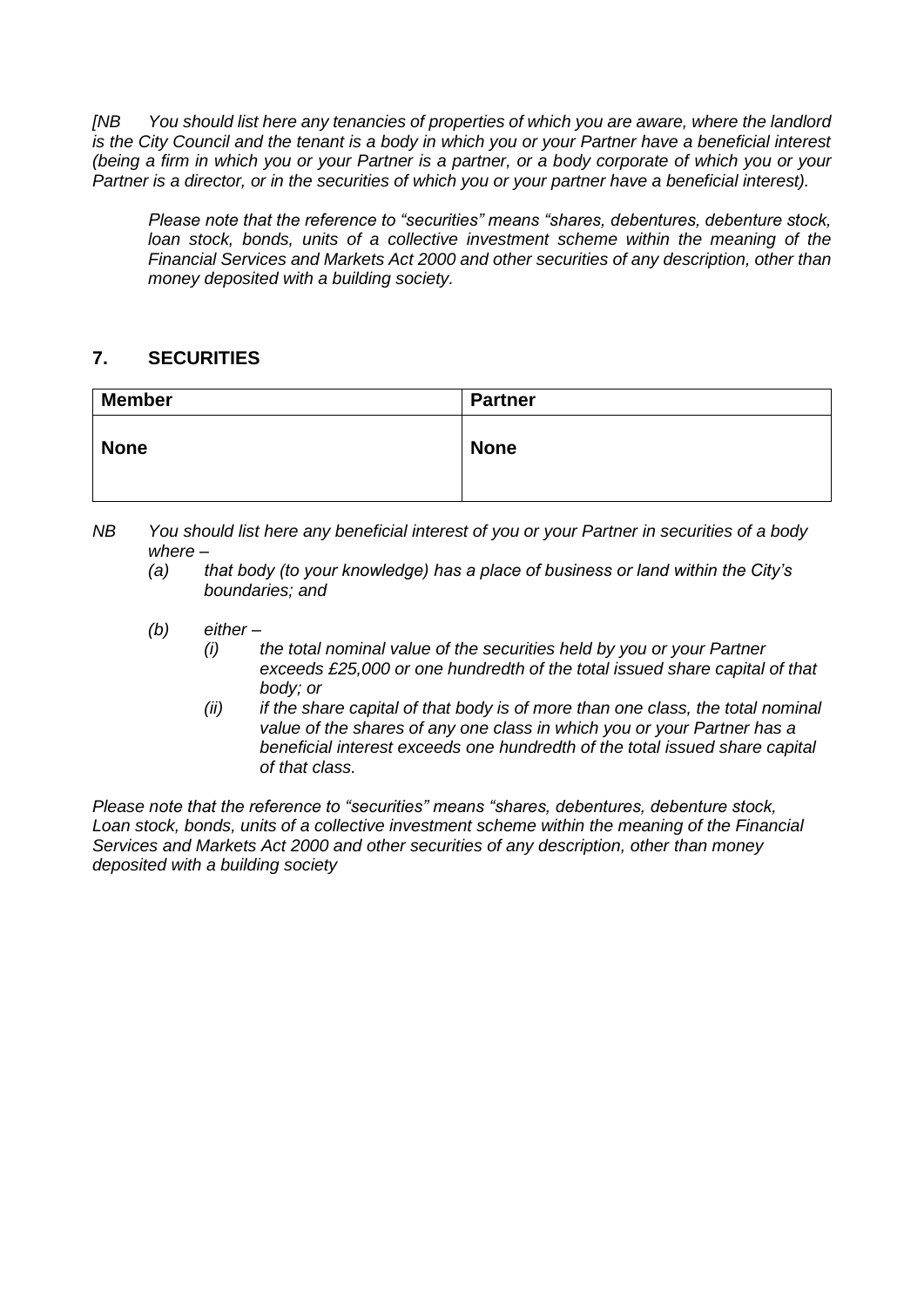# **PART 2**

# **PERSONAL INTERESTS**

#### **1. BODIES TO WHICH YOU ARE APPOINTED OR NOMINATED BY THE COUNCIL**

**The Lowry Trust Unemployed Centre The Deans Governing Body The Salfordian Lead Member for Finance and Support Services The Stadium Joint Venture**

- *NB You should record here details of your position of general control or management, in any –*
	- *Body to which you have been appointed or nominated by*
	- *Salford City Council as its representative.*

#### **2. INTERESTS IN CHARITIES, SOCIETIES AND OTHER BODIES**

**The Labour Party Unite Union AA Narbonne Twinning Association RSPB – The Wildlife Trust**

*NB You should record here details of your position of general control or management, in any –*

- *Public authority or body exercising functions of a public nature;*
- *Company, industrial and provident society, charity, or body directed to charitable purposes. (Freemasons should include here membership of the Masonic Grand Charity)*
- *Body whose principal purposes include the influence of public policy, including party associations, trade union or professional association.*

### **3. GIFTS AND HOSPITALITY**

#### **None**

*You should list here any person from whom you have received a gift(s) or hospitality with an estimated value of at least £100 (including multiple gifts and/or hospitality with an aggregate value of at least £100 from the same person). You should provide a description of the gift(s) or hospitality*